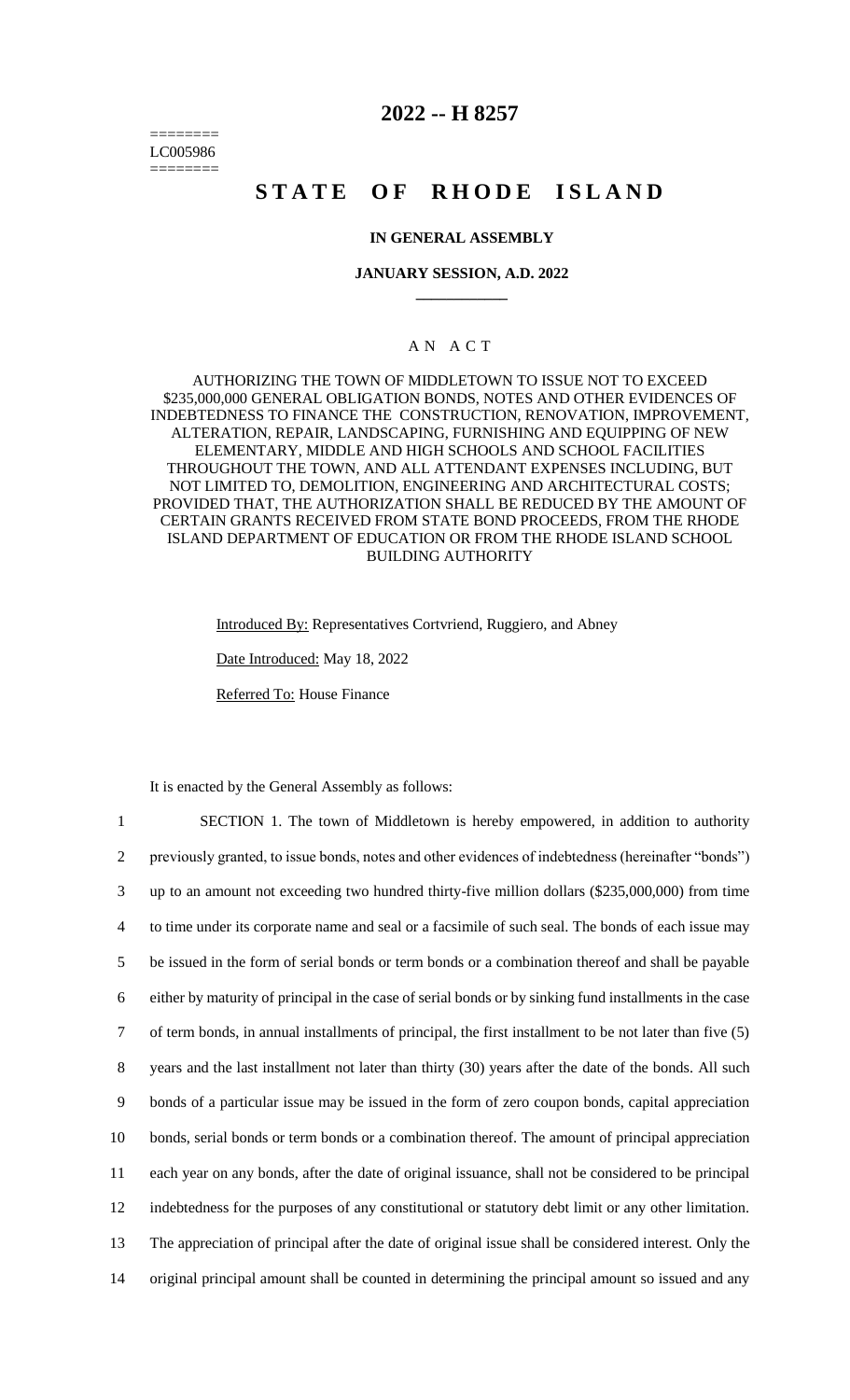interest component shall be disregarded.

 SECTION 2. The town may be eligible for school housing aid reimbursement on debt service pursuant to chapter 7 of title 16, or for a grant, loan or other financial assistance from proceeds of bonds issued by the State of Rhode Island (the "state"), from the Rhode Island department of education ("RIDE") or from the Rhode Island school building authority. The amount of borrowing authorized pursuant to this act shall be reduced by the amount of certain grants actually received by the town from state bond proceeds, from RIDE or from the Rhode Island school building authority.

 SECTION 3. The bonds shall be signed by the manual or facsimile signatures of the town finance director and the president of the town council and shall be issued and sold in such amounts as the town council may authorize by resolution. The manner of sale, denominations, maturities, interest rates and other terms, conditions and details of any bonds or notes issued under this act may be fixed by the resolutions of the town council authorizing the issue or by separate resolution 14 of the town council or, to the extent provisions for these matters are not so made, they may be fixed by the officers authorized to sign the bonds or notes. Notwithstanding anything contained in this act to the contrary, the town may enter into financing agreements with the Rhode Island health and educational building corporation pursuant to chapter 7 of title 16 and chapter 38.1 of title 45 and, with respect to bonds or notes issued in connection with such financing agreements, if any, the town may elect to have the provisions of chapter 38.1 of title 45 apply to the issuance of the bonds or notes issued hereunder to the extent the provisions of chapter 38.1 of title 45 are inconsistent herewith. In addition, the town may enter into financing agreements with the Rhode Island infrastructure bank pursuant to the provisions of chapter 12.2 of title 46 and, with respect to bonds or notes issued in connection with such financing agreements, if any, the town may elect to have the provisions of chapter 12.2 of title 46 apply to the issuance of the bonds or notes issued hereunder to the extent the provisions of chapter 12.2 of title 46 are inconsistent herewith. Such election may be fixed by the proceedings of the town council authorizing such issuance or by separate resolution of the town council, or, to the extent provisions for these matters are not so made, they may be fixed by the officers authorized to sign the bonds or notes. The proceeds derived from the sale of the bonds shall be delivered to the town finance director, and such proceeds exclusive of premiums and accrued interest shall be expended: (1) To finance the construction, renovation, improvement, alteration, repair, landscaping, furnishing and equipping of schools and school facilities throughout the town, and all attendant expenses including, but not limited to, demolition, engineering and architectural costs; (2) In payment of the principal of or interest on temporary notes issued under section 4; (3) In repayment of advances under section 5; (4) In payment of related costs of issuance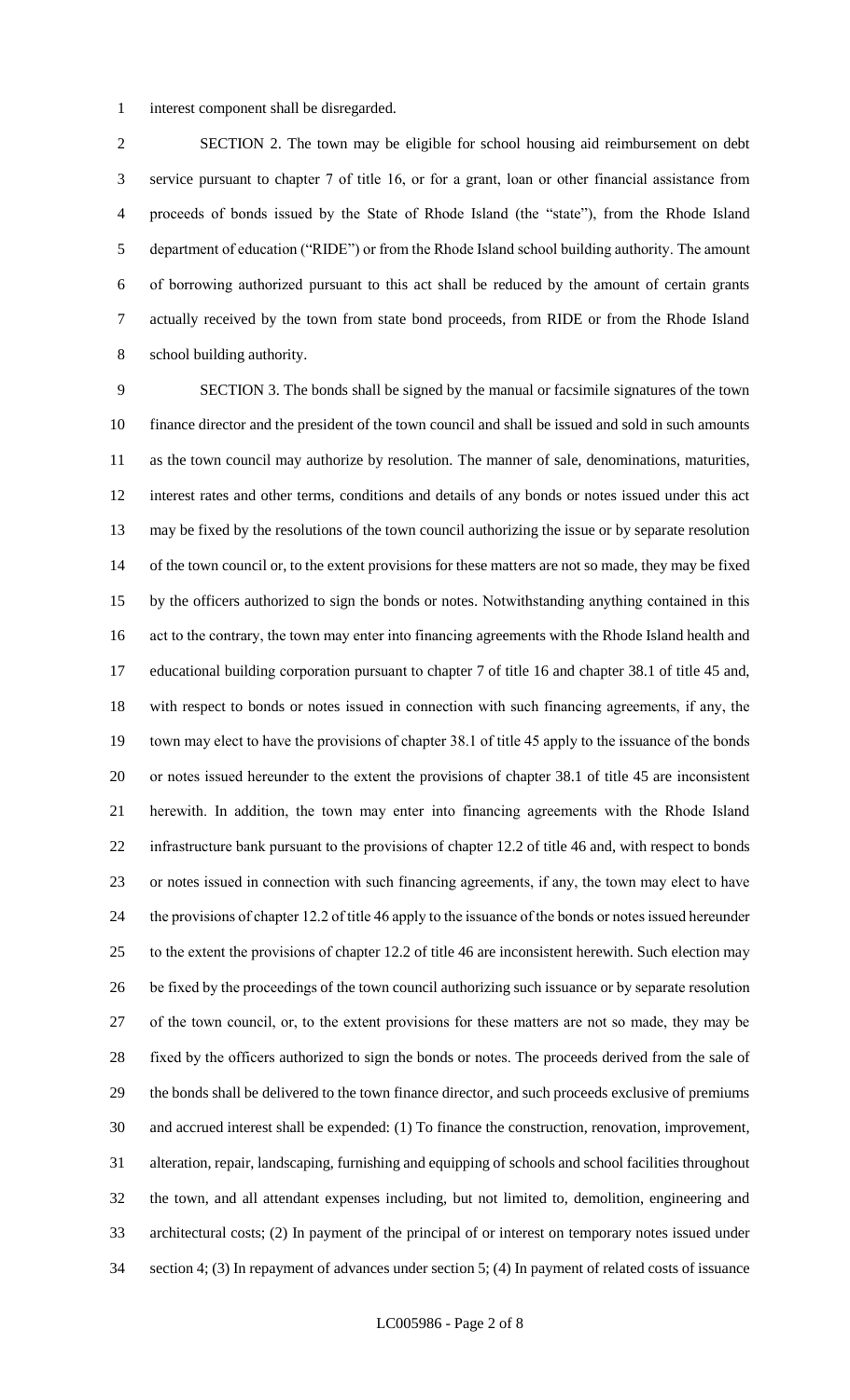of any bonds or notes; and/or (5) In payment of capitalized interest during construction of the project (the "project"). No purchaser of any bonds or notes under this act shall be in any way responsible for the proper application of the proceeds derived from the sale thereof. The project shall be carried out and all contracts made therefor on behalf of the town by the town council. The town council and its agents are authorized to enter, without delay and at reasonable times, any public school buildings and other public school property for the purpose of accomplishing the project and to do all acts and deeds necessary or convenient in connection with the project. The proceeds of bonds or notes issued under this act, any applicable federal or state assistance and the other monies referred to in sections 7 and 10 shall be deemed appropriated for the purposes of this act without further action than that required by this act. The bonds authorized by this act may be consolidated for the purpose of issuance and sale with any other bonds of the town heretofore or hereafter authorized; provided that, notwithstanding any such consolidation, the proceeds from the sale of the bonds authorized by this act shall be expended for the purposes set forth above.

 SECTION 4. The town council may by resolution authorize the issuance from time to time of interest bearing or discounted notes in anticipation of the issuance of bonds or in anticipation of the receipt of federal or state aid for the purposes of this act. The amount of original notes issued in anticipation of bonds may not exceed the amount of bonds which may be issued under this act and the amount of original notes issued in anticipation of federal or state aid may not exceed the amount of available federal or state aid as estimated by the finance director. Temporary notes issued hereunder shall be signed by the manual or facsimile signatures of the town finance director and the president of the town council and shall be payable within five (5) years from their respective dates, but the principal of and interest on notes issued for a shorter period may be renewed or paid from time to time by the issuance of other notes hereunder; provided the period from the date of an original note to the maturity of any note issued to renew or pay the same debt or interest thereon shall not exceed five (5) years. Any temporary notes in anticipation of bonds issued under this section may be refunded prior to the maturity of the notes by the issuance of additional temporary notes; provided that, no such refunding shall result in any amount of such temporary notes outstanding at any one time in excess of two hundred percent (200%) of the amount of bonds which may be issued under this act; and provided, further, that if the issuance of any such refunding notes results in any amount of such temporary notes outstanding at any one time in excess of the amount of bonds which may be issued under this act, the proceeds of such refunding notes shall be deposited in trust in a separate fund established for the notes being refunded. Pending their use to pay the notes being refunded, monies in the fund shall be invested for the benefit of the town by the paying agent at the direction of the town finance director in any investment permitted under section 6. The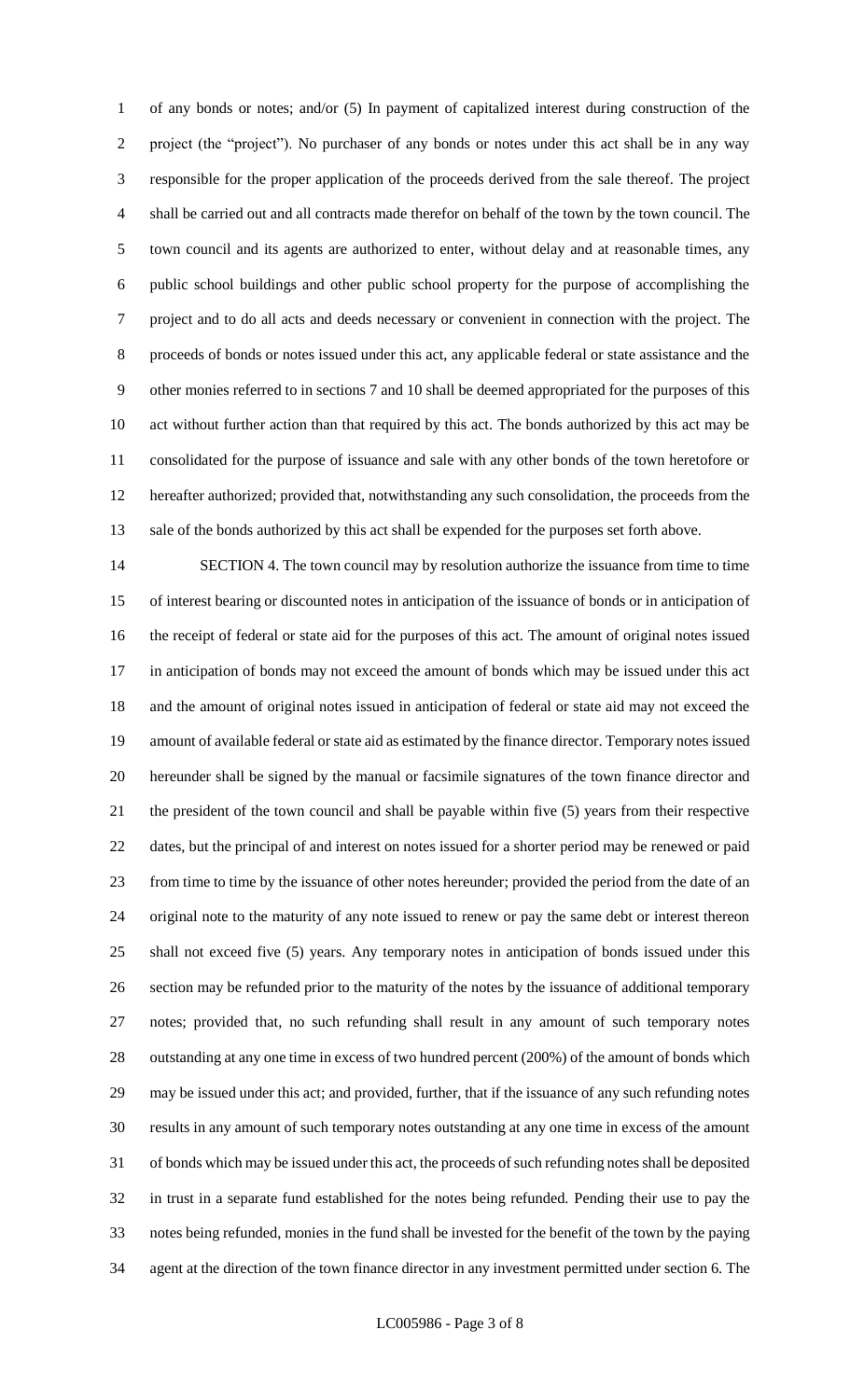monies in the fund and any investments held as part of the fund shall be held in trust and shall be applied by the paying agent solely to the payment or prepayment of the principal of and interest on the notes being refunded. Upon payment of all principal of and interest on the notes, any excess monies in the fund shall be distributed to the town. The town may pay the principal of and interest on notes in full from other than the issuance of refunding notes prior to the issuance of bonds pursuant to section 1 hereof. In such case, the town's authority to issue bonds or notes in anticipation of bonds under this act shall continue provided that: (1) The town council passes a resolution evidencing the town's intent to pay off the notes without extinguishing the authority to issue bonds or notes; and (2) That the period from the date of an original note to the maturity date of any other note shall not exceed five (5) years.

 SECTION 5. Pending any authorization or issue of bonds hereunder or pending or in lieu of any authorization or issue of notes hereunder, the town finance director, with the approval of the town council, may, to the extent that bonds or notes may be issued hereunder, apply funds in the treasury of the town to the purposes specified in section 3, such advances to be repaid without interest from the proceeds of bonds or notes subsequently issued or from the proceeds of applicable federal or state assistance or from other available funds.

 SECTION 6. Any proceeds of bonds or notes issued hereunder or of any applicable federal or state assistance, pending their expenditure may be deposited or invested by the town finance director in demand deposits, time deposits or savings deposits in banks which are members of the Federal Deposit Insurance Corporation or in obligations issued or guaranteed by the United States of America or by any agency or instrumentality thereof or as may be provided in any other applicable law of the State of Rhode Island or resolution of the town council or pursuant to an investment policy of the town.

 SECTION 7. Any accrued interest received upon the sale of bonds or notes hereunder shall be applied to the payment of the first interest due thereon. Any premium arising from the sale of bonds or notes hereunder shall, in the discretion of the town finance director, be applied to the cost of preparing, issuing and marketing bonds or notes hereunder to the extent not otherwise provided, to the payment of the project costs, to the payment of the principal of or interest on bonds or notes issued hereunder or to any one or more of the foregoing. The cost of preparing, issuing and marketing bonds or notes hereunder may also, in the discretion of the town finance director, be met from bond or note proceeds exclusive of accrued interest or from other monies available therefor. Any balance of bond or note proceeds remaining after payment of the cost of the projects and the cost of preparing, issuing and marketing bonds or notes hereunder, shall be applied to the payment of the principal of or interest on bonds or notes issued hereunder. To the extent permitted by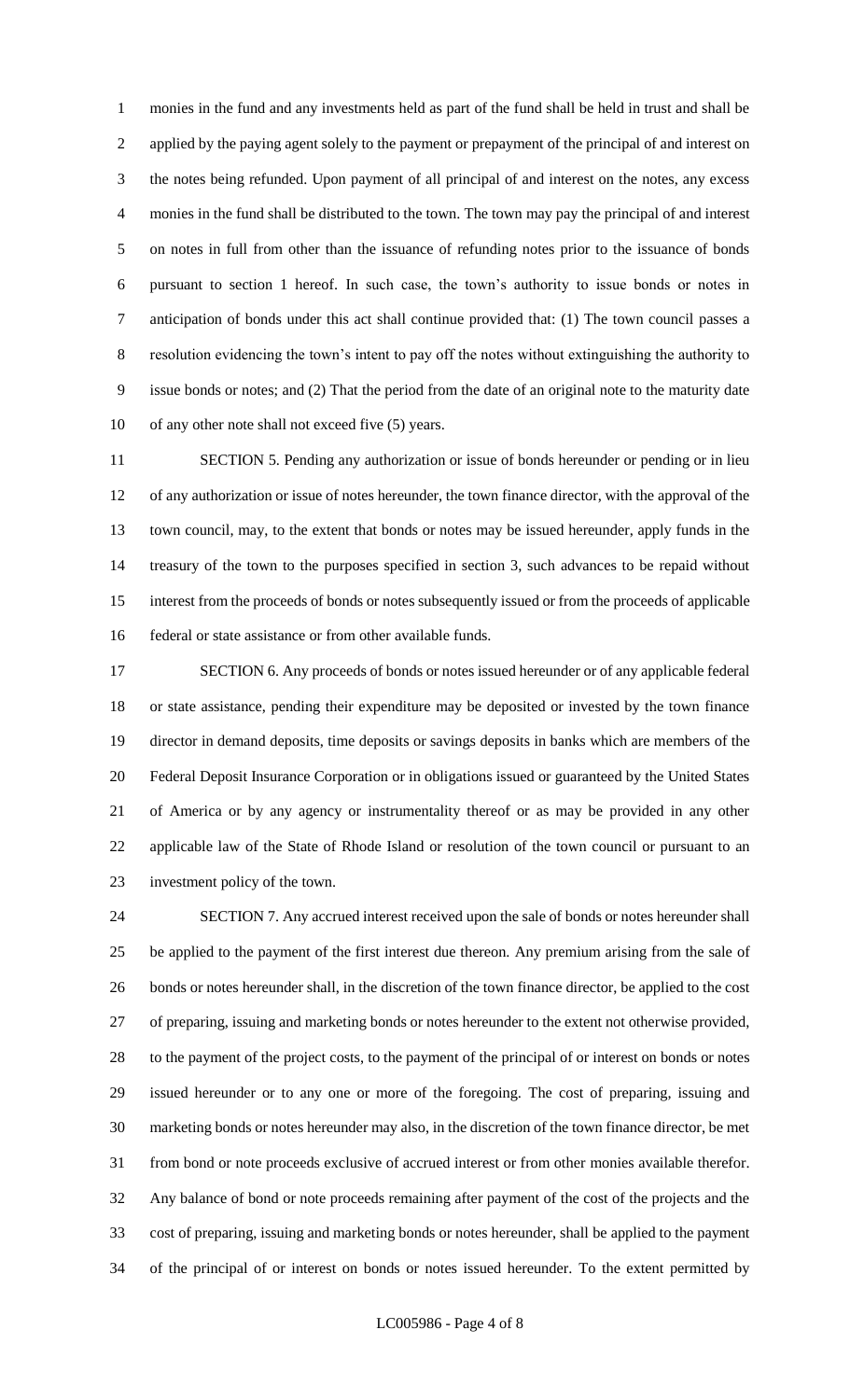applicable federal laws, any earnings or net profit realized from the deposit or investment of funds hereunder may, upon receipt, be added to and dealt with as part of the revenues of the town from property taxes. In exercising any discretion under this section, the town finance director shall be governed by any instructions adopted by resolution of the town council.

 SECTION 8. All bonds and notes issued under this act and the debts evidenced thereby shall be obligatory on the town in the same manner and to the same extent as other debts lawfully contracted by it and shall be excepted from the operation of § 45-12-2. No such obligation shall at any time be included in the debt of the town for the purpose of ascertaining its borrowing capacity. The town shall annually appropriate a sum sufficient to pay the principal and interest coming due within the year on bonds and notes issued hereunder to the extent that monies therefor are not otherwise provided. If such sum is not appropriated, it shall nevertheless be added to the annual tax levy. In order to provide such sum in each year and notwithstanding any provision of law to the contrary, all taxable property in the town shall be subject to ad valorem taxation by the town without limitation as to rate or amount.

 SECTION 9. Any bonds or notes issued under the provisions of this act, and coupons, if any, if properly executed by officers of the town in office on the date of execution, shall be valid 17 and binding according to their terms notwithstanding that before the delivery thereof and payment therefor any or all of such officers shall for any reason have ceased to hold office.

19 SECTION 10. The town, acting by resolution of its town council, is authorized to apply for, contract for and expend any federal or state advances or other grants or assistance which may be available for the purposes of this act, and any such expenditures may be in addition to the monies provided in this act. To the extent of any inconsistency between any law of this state and any applicable federal law or regulation, the latter shall prevail. Federal and state advances, with interest where applicable, whether contracted for prior to or after the effective date of this act, may be repaid as project costs under section 3.

 SECTION 11. Bonds and notes may be issued under this act without obtaining the approval of any governmental agency or the taking of any proceedings or the happening of any conditions except as specifically required by this act for such issue. In carrying out any project financed in whole or in part under this act, including where applicable the condemnation of any land or interest in land, and in the levy and collection of assessments or other charges permitted by law on account of any such project, all action shall be taken which is necessary to meet constitutional requirements whether or not such action is otherwise required by statute, but the validity of bonds and notes issued hereunder shall in no way depend upon the validity or occurrence of such action.

SECTION 12. The town finance director and the president of the town council, on behalf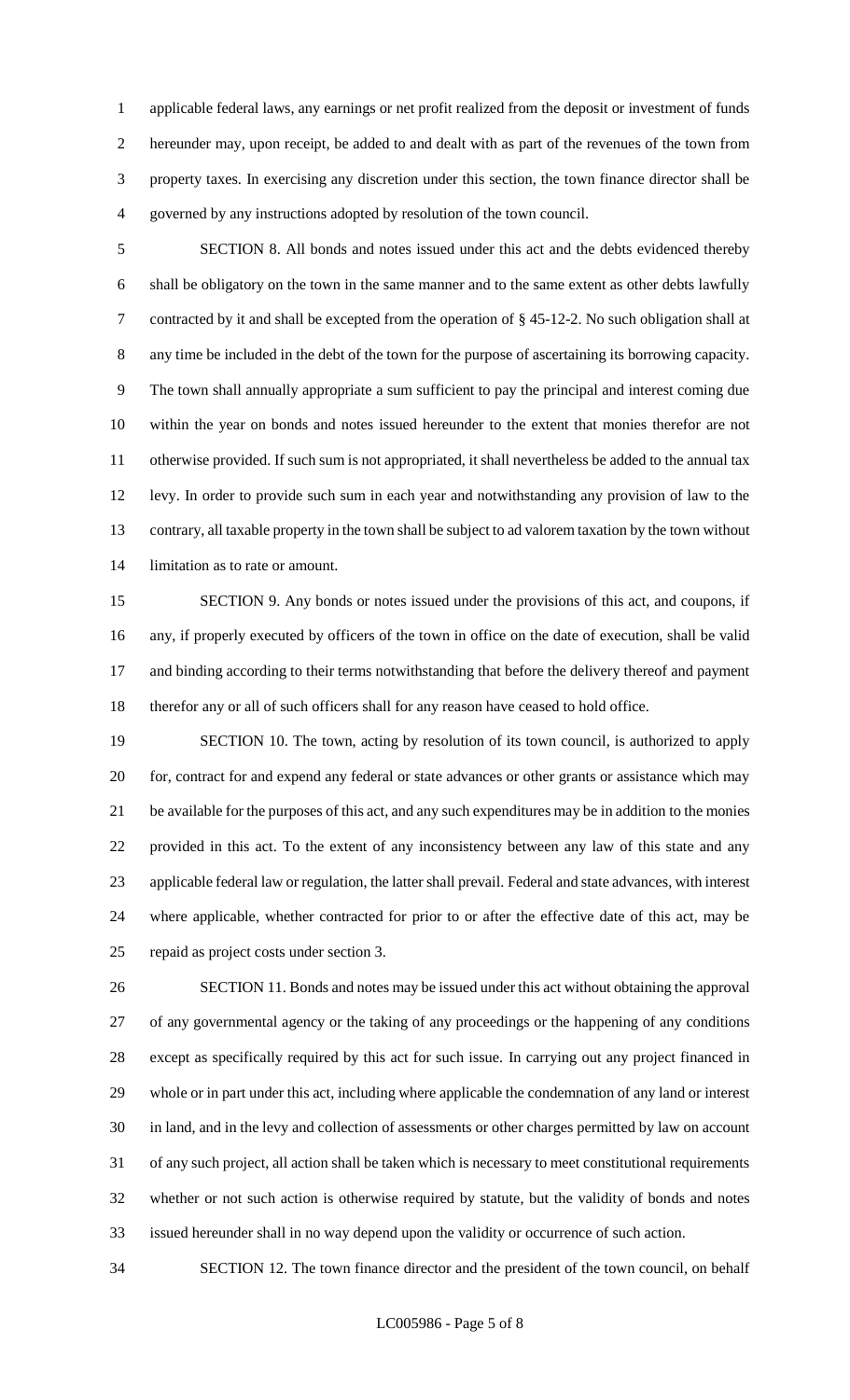of the town, are hereby authorized to execute such instruments, documents or other papers as either of them deem necessary or desirable to carry out the intent of this act and are also authorized to take all actions and execute all instruments, documents or agreements necessary to comply with federal tax and securities laws, which instruments, documents or agreements may have a term coextensive with the maturity of the bonds authorized hereby, including Rule 15c2-12 of the Securities and Exchange Commission (the "Rule") and to execute and deliver a continuing disclosure agreement or certificate in connection with the bonds or notes in the form as shall be deemed advisable by such officers in order to comply with the Rule.

 SECTION 13. All or any portion of the authorized but unissued authority to issue bonds and notes under this act may be extinguished by ordinance of the town council after seven (7) years shall have passed from the approval of this act provided for in section 14, without further action by the general assembly.

 SECTION 14. The question of the approval of this act shall be submitted to the qualified voters of the town at the election to be held on November 8, 2022. The question shall be submitted in substantially the following form: "Shall an act passed at the 2022 session of the general assembly entitled 'AN ACT AUTHORIZING THE TOWN OF MIDDLETOWN TO ISSUE NOT TO EXCEED \$235,000,000 GENERAL OBLIGATION BONDS, NOTES AND OTHER EVIDENCES OF INDEBTEDNESS TO FINANCE THE CONSTRUCTION, RENOVATION, IMPROVEMENT, ALTERATION, REPAIR, LANDSCAPING, FURNISHING AND EQUIPPING OF NEW ELEMENTARY, MIDDLE AND HIGH SCHOOLS AND SCHOOL FACILITIES THROUGHOUT THE TOWN, AND ALL ATTENDANT EXPENSES INCLUDING, BUT NOT LIMITED TO, DEMOLITION, ENGINEERING AND ARCHITECTURAL COSTS; PROVIDED THAT, THE AUTHORIZATION SHALL BE REDUCED BY THE AMOUNT OF CERTAIN GRANTS RECEIVED FROM STATE BOND PROCEEDS, FROM THE RHODE ISLAND DEPARTMENT OF EDUCATION OR FROM THE RHODE ISLAND SCHOOL BUILDING AUTHORITY' be approved?" and the warning for the election shall contain the question to be submitted. From the time the election is warned and until it is held, it shall be the duty of the town clerk to keep a copy of this act available at the clerk's office for public inspection, but the validity of the election shall not be affected by this requirement. To the extent of any inconsistency between this act and the town charter, this act shall prevail.

 SECTION 15. This section and section 14 shall take effect upon the passage of this act. The remainder of this act shall take effect if both: (1) A majority of those voting on the question prescribed by section 14 shall vote in favor thereof; and (2) A majority of qualified voters of the city of Newport and a majority of those qualified voters of the town of Middletown voting at the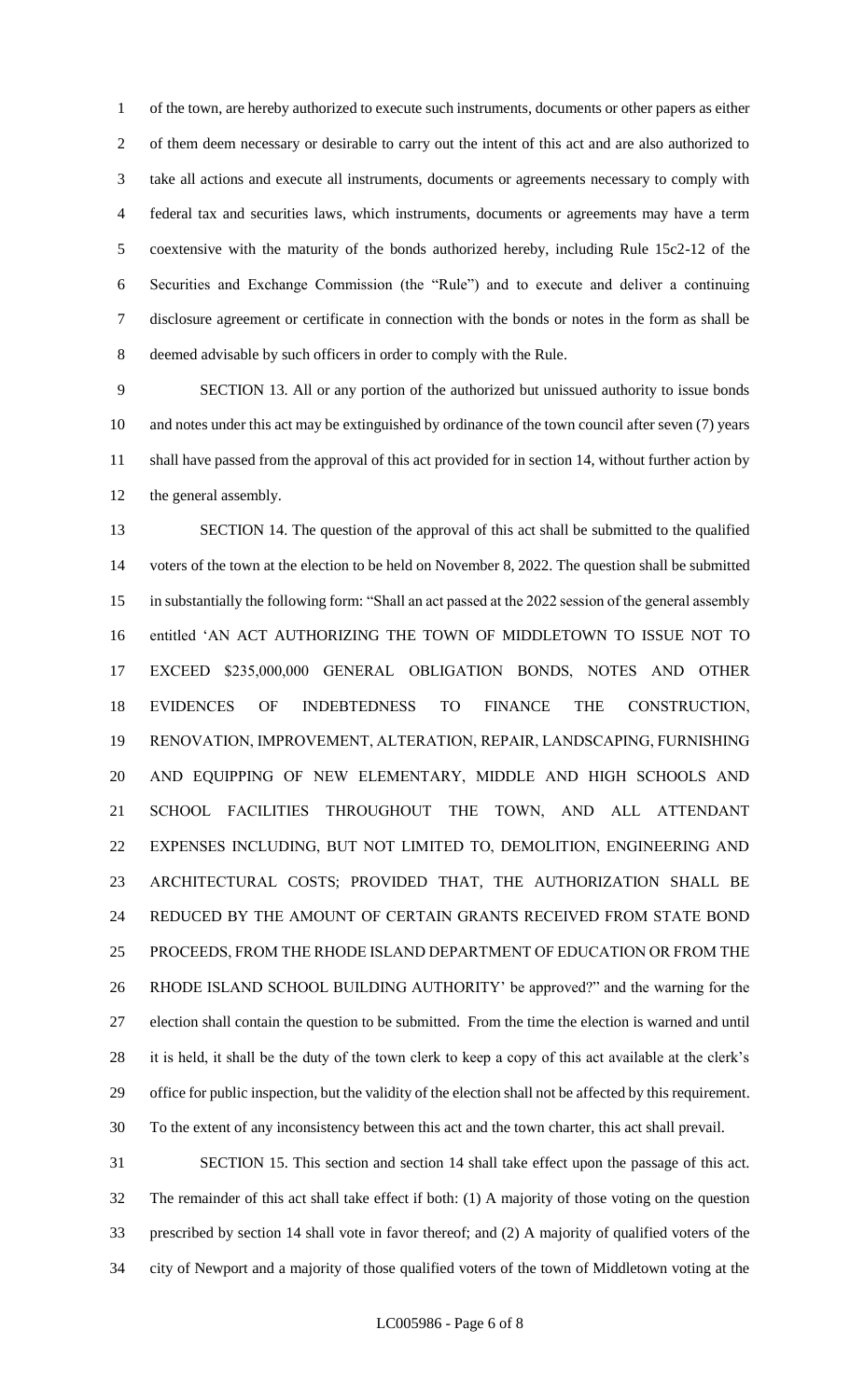November 8, 2022 election upon the question of whether an act passed at the January, 2022 session of the general assembly entitled "AN ACT AUTHORIZING THE CITY OF NEWPORT AND THE TOWN OF MIDDLETOWN TO ESTABLISH A REGIONAL SCHOOL DISTRICT AND PROVIDING FOR STATE AID FOR SCHOOL HOUSING COSTS OF AT LEAST 80% OF DEBT SERVICE FOR EXPENDITURES ELIGIBLE FOR STATE AID" shall vote in favor 6 thereof.

#### ======== LC005986 ========